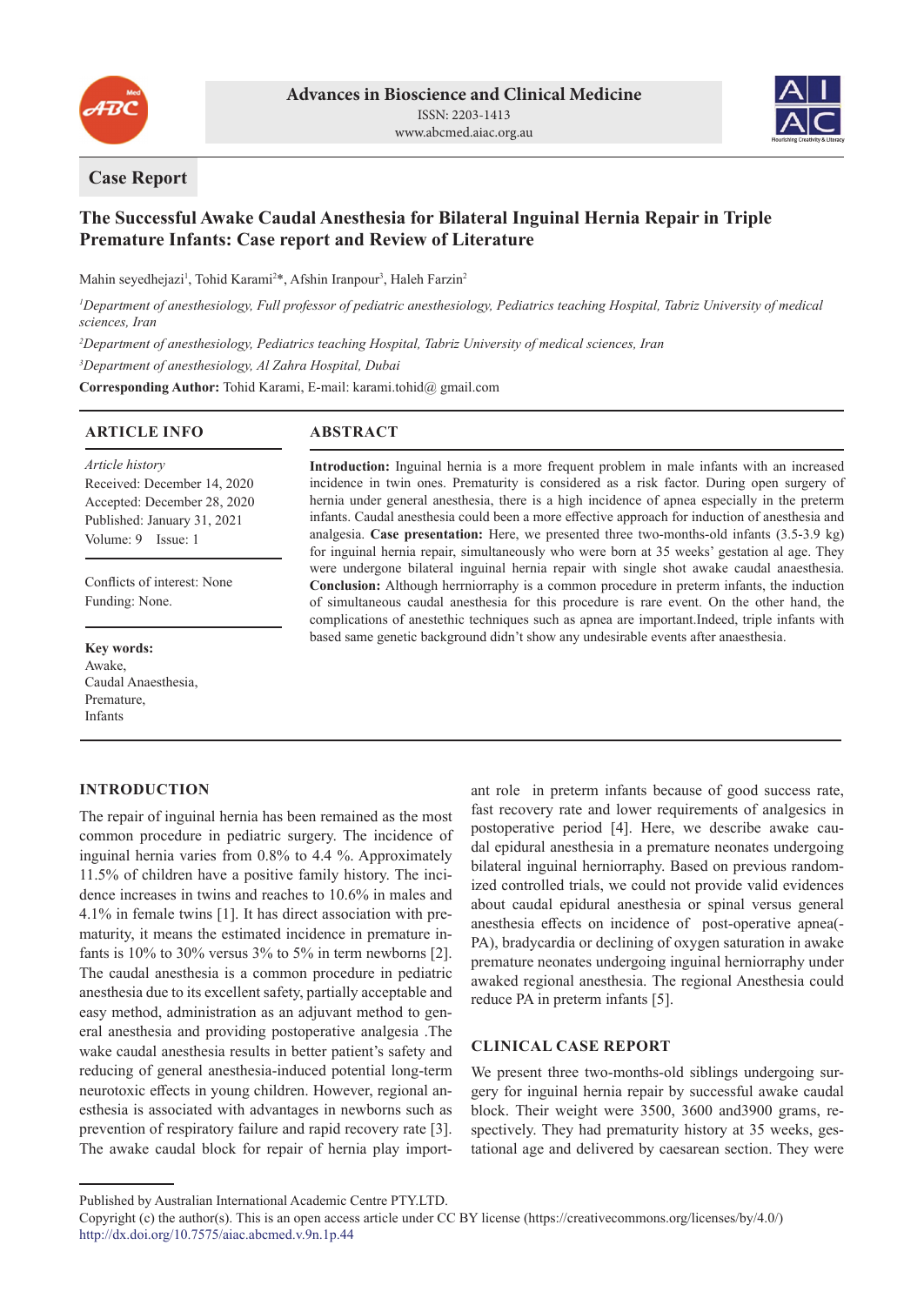| <b>Author</b>                        | Age                                                                                                                                   | Gender           | Year of<br>publication | <b>Type</b>       | <b>Clinical Finding</b>                                                                                                                                                                                                                                                                                                                                                                                                                                                                                                                                                                                                                                                                                                                                                                      |
|--------------------------------------|---------------------------------------------------------------------------------------------------------------------------------------|------------------|------------------------|-------------------|----------------------------------------------------------------------------------------------------------------------------------------------------------------------------------------------------------------------------------------------------------------------------------------------------------------------------------------------------------------------------------------------------------------------------------------------------------------------------------------------------------------------------------------------------------------------------------------------------------------------------------------------------------------------------------------------------------------------------------------------------------------------------------------------|
| Lisa J Jones [6]                     | Preterm infants<br>at less than 37<br>week's gestation<br>under inguinal<br>herniorraphy<br>before 60 week's<br>post menstrual<br>age | Male /<br>Female | 2015                   | Meta-<br>analysis | The effect of, rapidly acting, quickly metabolized<br>general anesthetic drugs with regard to the risk of<br>postoperative apnea and neurotoxicity has not so<br>far been established in randomized trials. There is<br>potential complications from postoperative apnea<br>and direct brain toxicity from anaesthetic drugs<br>superimposed upon pre existing altered brain<br>development in preterm infants . This necessitate the<br>examination of neurodevelopmental outcomes in<br>the context of large randomised controlled trials of<br>general, compared with regional, anesthesia, in former<br>preterm infants undergoing for inguinal hernia repair.                                                                                                                           |
| Claudia M.<br>Mueller <sup>[3]</sup> | 28 week's                                                                                                                             | Male/<br>Female  | 2017                   | 27/3              | Continuous caudal infusion of chloroprocaine is a<br>safe and effective way to maintain adequate analgesia<br>for elective surgeries in infants. This approach<br>obviates the use of general anesthetic drugs and<br>reduces recovery time and risk of neurotoxicity.                                                                                                                                                                                                                                                                                                                                                                                                                                                                                                                       |
| Khaled Mousa<br>Abo El-Enein [7]     | $1-5$ years                                                                                                                           | Male /<br>Female | 2018                   | 63cases<br>(21)   | Caudal epidural anesthesia has a longer duration<br>of analgesia compared with spinal anesthesia.<br>intrathecal bupivacaine plus dexmedetomidine<br>prolongs the duration of analgesia and decreases<br>the total analgesic consumption.                                                                                                                                                                                                                                                                                                                                                                                                                                                                                                                                                    |
| Jean-Christophe<br>BouchutM.D [8]    | 39 weeks of<br>postconceptual<br>age                                                                                                  | Male             | 2001                   | $\mathbf{1}$      | A male 39 postconceptual weeks old infant, was<br>administered a caudal anesthesia by 5 mg/kg<br>lidocaine, 2.5 mg/kg bupivacaine and 1.25 µg/kg<br>clonidine without sedation for bilateral inguinal<br>hernia repair, which had early postoperative apnea.<br>Except for gestational age, the patient had no apparent<br>risk factors for postoperative apnea. The infant<br>was under monitoring up to 24 hours in a neonatal<br>intensive care unit, with no other apnea recording.                                                                                                                                                                                                                                                                                                      |
| Claudia<br>Fellmann <sup>[9]</sup>   | 3week                                                                                                                                 | male             | 2002                   | 1case             | Awake regional anaesthesia for inguinal hernia<br>repair in former preterm infants is suggested to avoid<br>life threatening respiratory complications known<br>to occur after general anesthesia. Caudal epidural<br>anesthesia is becoming a more popular technique<br>and to prolong duration of anesthesia and reduce<br>postoperative analgesics consumption, clonidine<br>has been added into local anesthetic solution.<br>they report a former preterm infant, who had two<br>awake caudal anaesthetics for herniotomy within<br>3 weeks. The first was uneventful with bupivacaine<br>0.25% at 35 weeks post conceptual age. but at<br>38 weeks, the baby suffered from intra and<br>postoperative apneas after inadvertent administration<br>of bupivacaine 0.125% plus clonidine. |
| Seyedhejazi                          | Below three<br>months                                                                                                                 | Male /<br>female | 2015                   | 90                | Double blind clinical trial, 90 neonate &infant less<br>than 3months &less than 5 kg, ASA I-II, evaluated<br>in 3 groups, 1-caudal block with bupivacaine<br>0.25%, 1ml/kg 2- caudal block with bupivacaine<br>0.25%, 1ml/kg &0.1mg/kg iv midazolam 3- caudal<br>block with bupivacaine 0.25%1ml/kg&0.1mg/kg iv<br>midazolam &0.3mg/kg iv ketamine                                                                                                                                                                                                                                                                                                                                                                                                                                           |
| Seyedhejazi                          | $2-13$ week                                                                                                                           | Male /<br>female | 2008                   | 30                | In this study adding IV midazolam and /or<br>ketamine increase success rate<br>The patients given single dose caudal block<br>without IV drugs for lower abdominal surgeries.                                                                                                                                                                                                                                                                                                                                                                                                                                                                                                                                                                                                                |
|                                      |                                                                                                                                       |                  |                        |                   | Hemodynamic changes, analgesia and apnea were<br>evaluated up to 24 h.in this study patient surgeries<br>were done successfully with out any complication.                                                                                                                                                                                                                                                                                                                                                                                                                                                                                                                                                                                                                                   |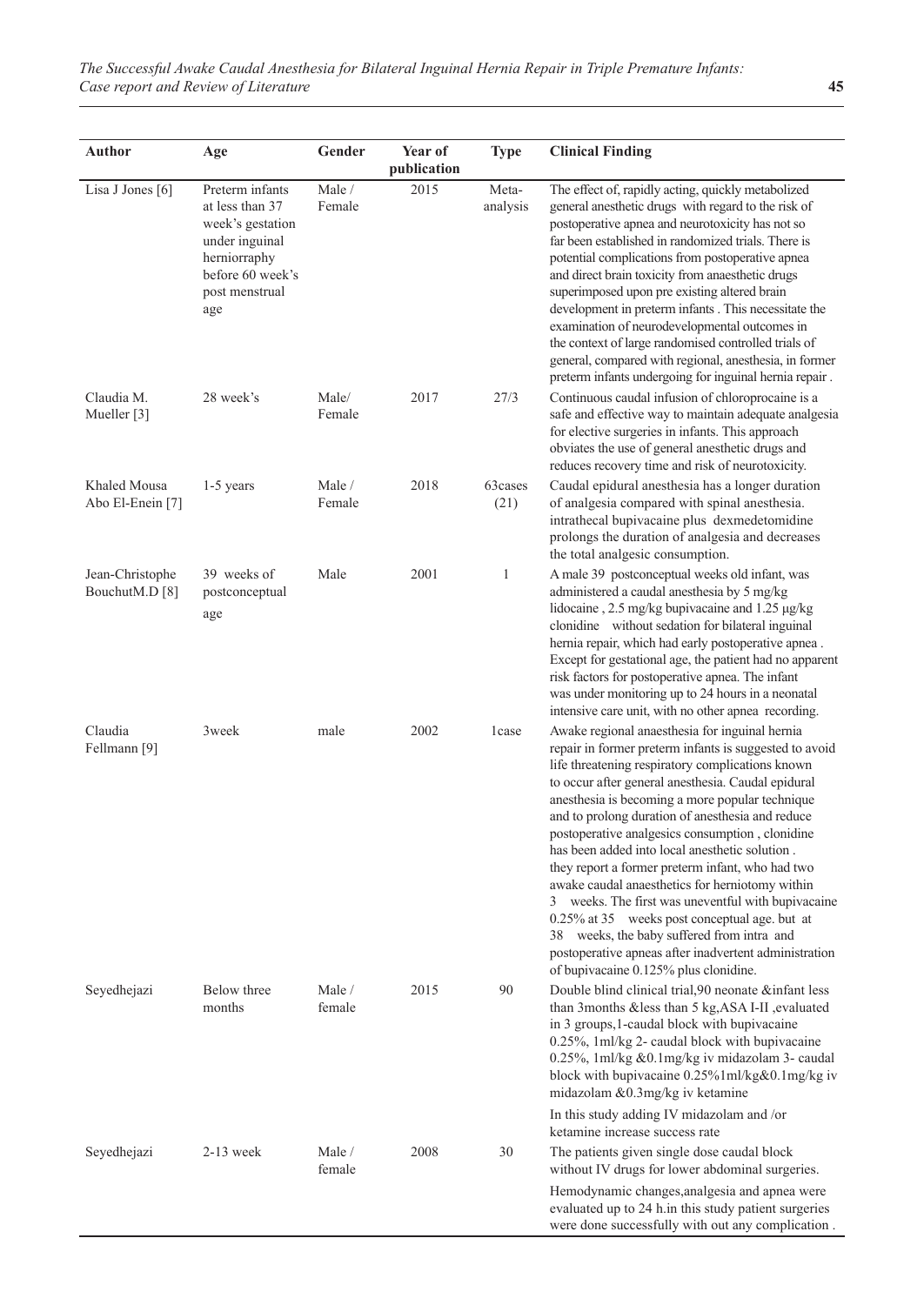candidate for bilateral inguinal hernia repair. In past medical history, twin of them had icterus. There was no symptoms and signs of pathologic events in preoperative visit. After obtaining informed consent of parents, finally we chose awake caudal anaesthesia technique. In operation room, the basic monitoring include following options: body temperature, electrocardiogram, non- invasive blood pressure, saturation of arterial oxygenation. Then, they received mild sedation with 0.3 mg IV midazolam and few drops of oral dextrose 50%. In lateral decubitus position, after preparation and drape of sacro-coccygeal space, caudal block was performed by 22-gauge needle by 3.5 ml, 3.6ml and 3.9 ml of bupivacaine 0.25% and 1/200000epinephrine.We precisely monitored patients during surgery. At the end of surgery, patients admitted to post anaesthesia care unite and discharged to ward after complete recovery. Oral feeding was started just after entrance to ward.

#### **DISCUSSION**

It is most obviously thst the approach to inguinal hernia is considered as routine event but the simultanous procedure on three siblibgs by awake caudal anesthesia is a rare occurence9 that siblings.

 A retrospective chart review of all patients at a single institution who underwent elective surgery with continuous caudal epidural block was performed. From thirty patients (27 males, three females): 28 patients underwent inguinal hernia repairs. Caudal anesthesia was performed via continuous infusion of 3% 2-chloroprocaine through an indwelling catheter.(3)

The important point of our article is that the patient had not received any anesthestetic drug for induction or maintenance of anesthesia & analgesia and they had only received mild sedation by small dose of midazolam. The key point is that awake caudal was successful in all of three infant without any complications. There are few paper in literature about awake caudal that author had study all of them.

The following databases and resources were searched: the Cochrane Central Register of Controlled Trials (CEN-TRAL, *The Cochrane Library,* 2015, Issue 2), MEDLINE (December 2002 to 25 February 2015), EMBASE (December 2002 to 25 February 2015), controlled‐trials.com and clinicaltrials.gov, reference lists of published trials and abstracts published in Pediatric Research and Pediatric Anesthesia (6)

Sixty-three patients were included in a clinical trial from April 2015 to September 2016 and were divided into three groups of 21 each: patients in group I were given intrathecal bupivacaine only at a dose of 0.4 mg/kg bupivacaine 0.5%; patients in group II were given intrathecal bupivacaine plus dexmedetomidine at a dose of 0.4 mg/kg bupivacaine 0.5% with 0.25 μg dexmedetomidine for every 1 mg bupivacaine; and patients in group III were given caudal bupivacaine 0.5% at a dose of 3 mg/kg. Our primary outcome measures were duration of analgesia (time from the block to first dose of analgesia or observed pain score  $\geq$ 12) and frequency of analgesic consumption, whereas the secondary outcome measures were onset of block (time from performing block until recording sensory loss using the pin prick method and motor loss, which was recorded using the modified Bromage scale), level of block, effects on hemodynamics, and occurrence of complications.(7)

 In present case report, we gave an example of triple premature infants who were at 5-6 week's geospatial age (i.e. 43 week's GA). Indeed, the incidence rate of apnea decrease as inverse correlation with increasing age and birth weight. Therefore, AOP effects are observed in 7% of infants with GA 35-84 weeks. On the other hand, the prevalence of AOP is higher in first degree relatives, it means the possible role of genetic susceptibility (e.g. 87% vs 62% for dizygotic twins of the sane see GA<36 weeks), especial lay in male infants (Picone), Gharavi et al evaluated apnea in 100 infants with postconeptual age <60 week undergoing herniorraphy and reported 20.7% case of postoperative apnea (18% in infants with GA of 35.64±2.73 weeks). These infants reviewed anesthesia by sevoflurane, remifentayl, atracurium and 60% N2o (Gharvi). The Geze et al suggested awake caudal anesthesia due to avoidance anestethic undesirable effects after surgery (Geze). It is estimated the incidence of inguinl hernia as 10-30% of premature infants (khan), and then we could figure up the hernionrraphy is common procedure in preterm infants based on GA. Therefore, we presented triple former premature infects undergoing surgery by awake caudal anaesthesia by bupivacaine 0.25%. The monitored value inter- and post-operative didn't demonstrate apnea in these babies. It's most obvious that the regional method are preferred to general anaesthetic approaches ever though in former preterm infants due to safety of regional anaesthetic.

#### **CONCLUSION**

The premature infants have particularly high incidence of inguinal hernias. In these infants, caudal epidural anaesthesia have been successfully used to avoid general anaesthesia and airway management devices.Awake caudal block had been used successfully in our patients because they were in high risk of apnea after general anesthesia due to their prematurity.

## **ACKNOWLEDGMENT**

We obtained informed consent of parents.

### **FINANCIAL DISCLOSURES**

The authors stated that they had no funding support.

## **THE CONFLICT OF INTEREST**

The authors declared they had no conflicts of interest.

#### **REFERENCES**

- 1. Coran, A.G., et al., *Pediatric Surgery E-Book*. Vol. 2. 2012: Elsevier Health Sciences.
- 2. Holcomb, G.W., J.D. Murphy, and D.J. Ostlie, *Ashcraft's Pediatric Surgery E-Book*. 2014: Elsevier Health Sciences.